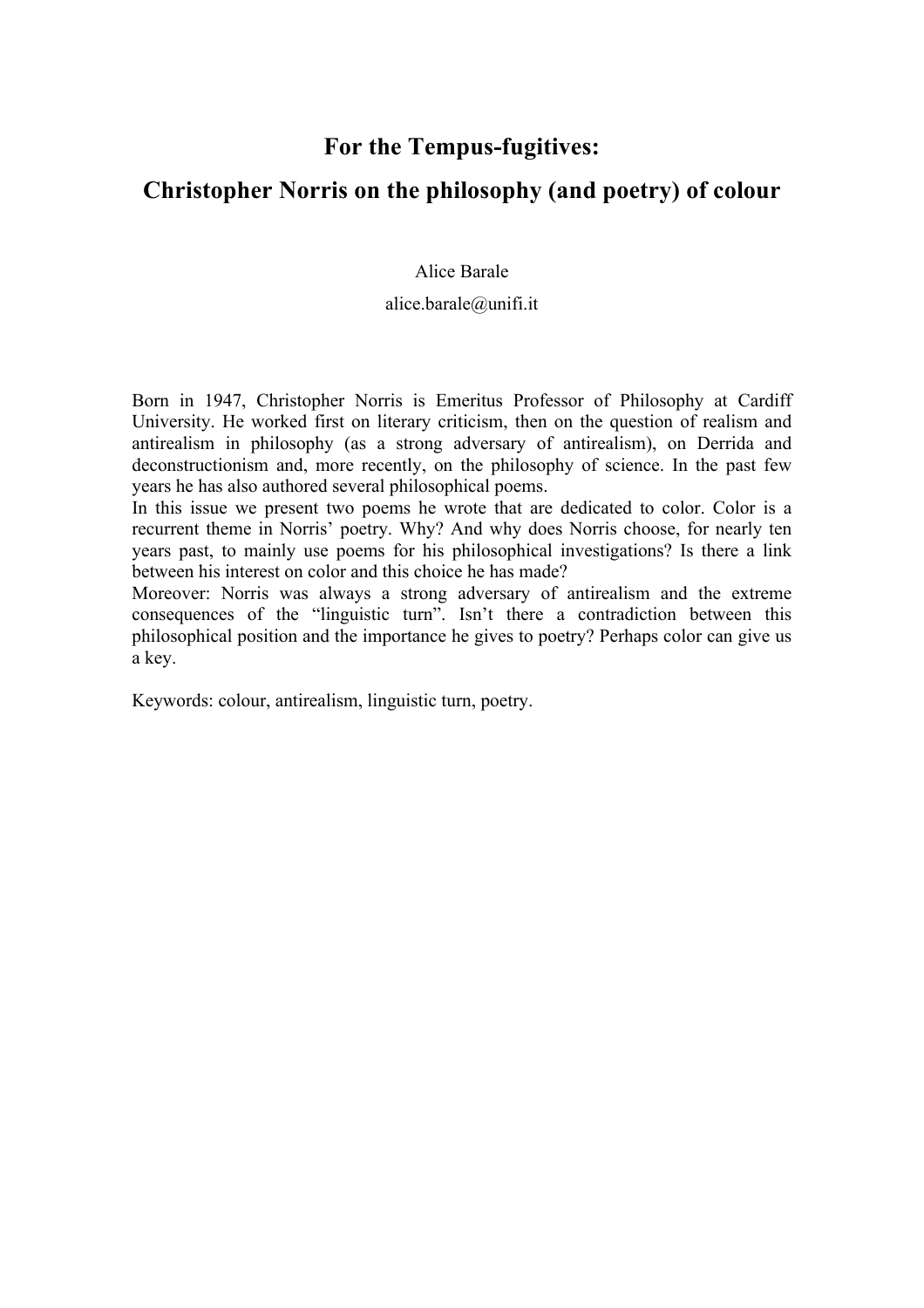## **For the Tempus-fugitives: Christopher Norris on the philosophy (and poetry) of colour**

Alice Barale

alice.barale@unifi.it

"Let parrot-charts make room for cockatoos…" (Christopher Norris, *Missing Hues*)

Born in 1947, Christopher Norris is Emeritus Professor of Philosophy at Cardiff University. He worked first on literary criticism, then on the question of realism and antirealism in philosophy (as a strong adversary of antirealism), on Derrida and deconstructionism and, more recently, on the philosophy of science<sup>1</sup>. In the past few years he has also authored several philosophical poems<sup>2</sup>.

In this issue we present two poems he wrote that are dedicated to color. Colour is a

 

<sup>1</sup> C. Norris, *Quantum Theory and the Flight from Realism: Philosophical Responses to Quantum Mechanics*, Routledge, London 2000; Id., *Minding the Gap: epistemology and philosophy of science in the two traditions*, University of Massachusetts Press, Amherst 2000. For an account of Norris' philosophical itinerary, see his auto-biographical reconstruction in C. Norris., *Introduction*, in Id., *Deconstruction after all. Reflections and conversations*, Sussex Academic Press, 2015. On literary criticism see C. Norris, *Fiction, Philosophy and Literary Theory: Will the Real Saul Kripke Please Stand Up?*, Continuum, 2007. On realism and antirealism see C. Norris, *Truth Matters, Realism, Anti-Realism, and Response-Dependence*, Edinburgh University Press 2002; Id., *Resources of Realism: prospects for "post-analytic" philosophy*, Macmillan-St. Martin's Press, London-New York 1997; *New Idols of the Cave: on the limits of anti-realism*, Manchester University-St. Martin's Press, Manchester-New York 1997; Id., *Language, Logic and Epistemology: a modal-realist approach,* Palgrave, London 2004; Id., *Epistemology: key concepts in philosophy*, Continuum, London-New York 2005; Id., *On Truth and Meaning: language, logic and the grounds of belief*, Continuum, London-New York 2006 On Deconstruction see among others: Id., *Deconstruction and the unfinished project of Modernity*, Routledge-Athlone, London-New York 2000.

<sup>2</sup> See C. Norris, *The Cardinal's Dog and Other Poems*, De La Salle University Publishing House, Manila 2013, co-published De La Salle with Seventh Quarry Press, Swansea 2015; Id., *The Winnowing Fan: verse-essays in creative criticism*, Bloomsbury, London 2017; Id., *For the Tempus-Fugitives: poems and verse-essays*, De La Salle University Publishing House-Sussex Academic Press, Manila- Eastbourne 2017; Id., *The Matter of Rhyme: verse-music and the ring of ideas*, De La Salle University Press- Sussex Academic Press, Manila- Eastbourne 2018; Id., *The Trouble with Monsters: poems for dark times*, Culture Matters, Newcastle-upon-Tyne 2019; Id., *A Partial Truth: poems 2015-19*, Seventh Quarry Press, Swansea 2019; Id., *The Folded Lie, Culture Matters*, Newcastle-upon-Tyne 2019;Id., *Socrates at Verse and Other Philosophical Poems*, Parlor Press, South Carolina 2020.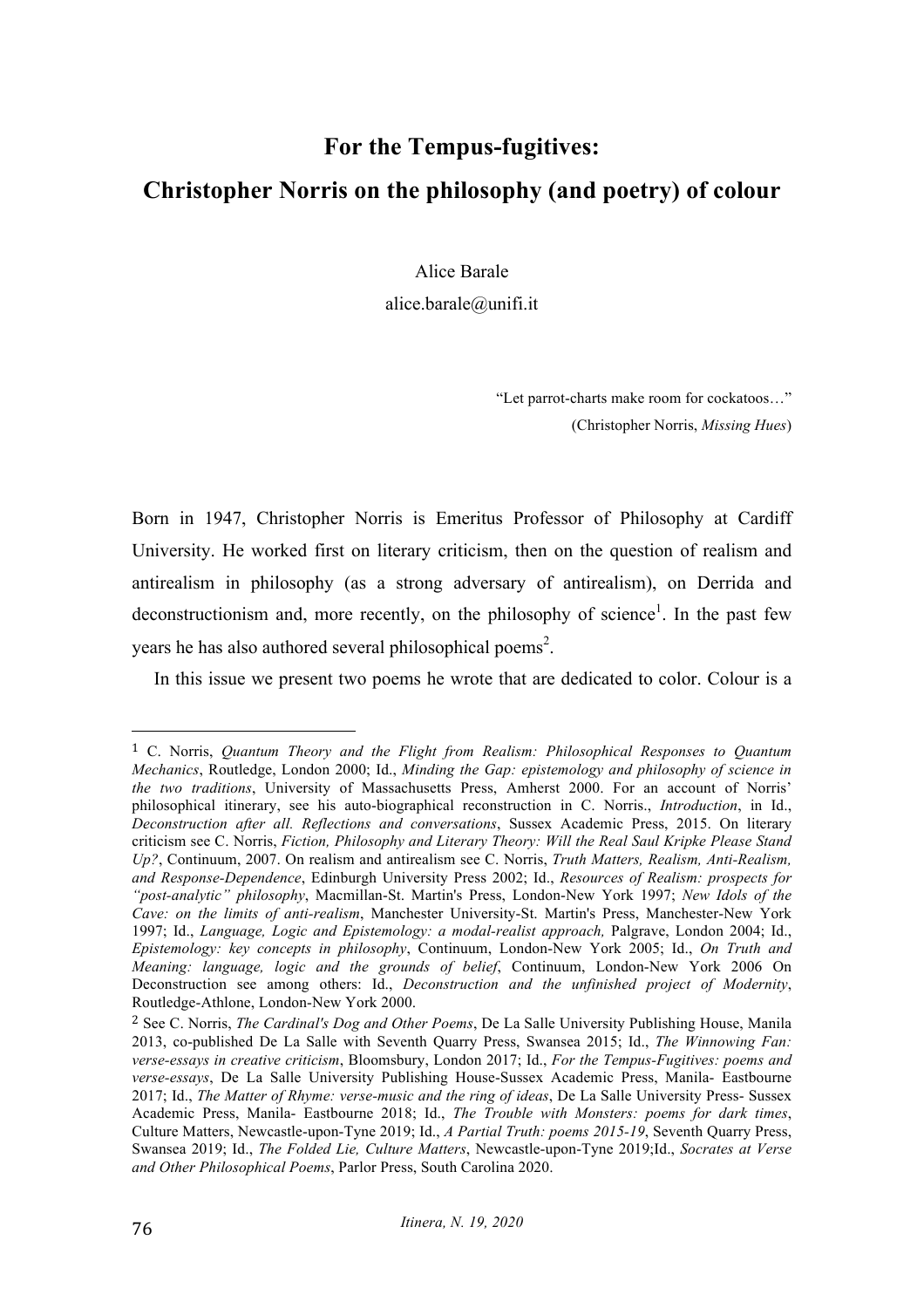recurrent theme in Norris' poetry. To understand why, perhaps it is best to begin with the poems themselves.

The first one, *Missing Hues*, starts not by chance with an experiment made by two visual scientists, Thomas Crane and Hewitt Piantanida, on impossible colors. To allow viewers to see colors that were at the same time red and green, or blue and yellow, the two scientists «had created images in which red and green stripes (and, in separate images, blue and yellow stripes) ran adjacent to each other»:

They showed the images to dozens of volunteers, using an eye tracker to hold the images fixed relative to the viewers' eyes. This ensured that light from each color stripe always entered the same retinal cells; for example, some cells always received yellow light, while other cells simultaneously received only blue light.

The observers of this unusual visual stimulus reported seeing the borders between the stripes gradually disappear, and the colors seem to flood into each other. Amazingly, the image seemed to override their eyes' opponency mechanism, and they said they perceived colors they'd never seen before.

Wherever in the image of red and green stripes the observers looked, the color they saw was «simultaneously red and green», Crane and Piantanida wrote in their paper. Furthermore, «some observers indicated that although they were aware that what they were viewing was a color (that is, the field was not achromatic), they were unable to name or describe the color. One of these observers was an artist with a large color vocabulary<sup>3</sup>.

There have been a lot of discussions on the possibility or impossibility of «impossible colors». That of red-green has been a very disquieting question, as it is well known, for Ludwig Wittgenstein, who didn't simply exclude its existence – as it is quite often thought – but on the contrary wondered very often why we can actually see redgreen, for example, in autumn leaves<sup>4</sup>. Recently, Fiona Macpherson came back to the question of the impossible colours inside the *Routledge Handbook of Philosophy of*  Colour<sup>5</sup>.

According to Norris, impossible colors are something to which all known colours «hint». It is enough to «spin the disc», and all rigid borders between hues disappear.

 <sup>3</sup> N. Wolchover, *Red-Green & Blue-Yellow: The Stunning Colors You Can't See*, in «Live Science», 17th January 2012 (https://www.livescience.com/17948-red-green- blue-yellow-stunning-colors.html; last view July 2020). The last part of this text is quoted by Norris in his poem. See H. Crane, T.P. Piantanida, On seeing reddish green and yellowish blue, in «Science», 221, 1983, pp. 1078-1080.

<sup>&</sup>lt;sup>4</sup> I tried to examine this question in A. Barale, *Il giallo del colore. Un'indagine filosofica*, Jaca Book, Milano 2020, pp. 117 ff.

<sup>5</sup> F. Macpherson, *Novel Colour Experiences and their Implications*, *The Routledge Handbook of Philosophy of Colour*, Routledge, London 2020, part III.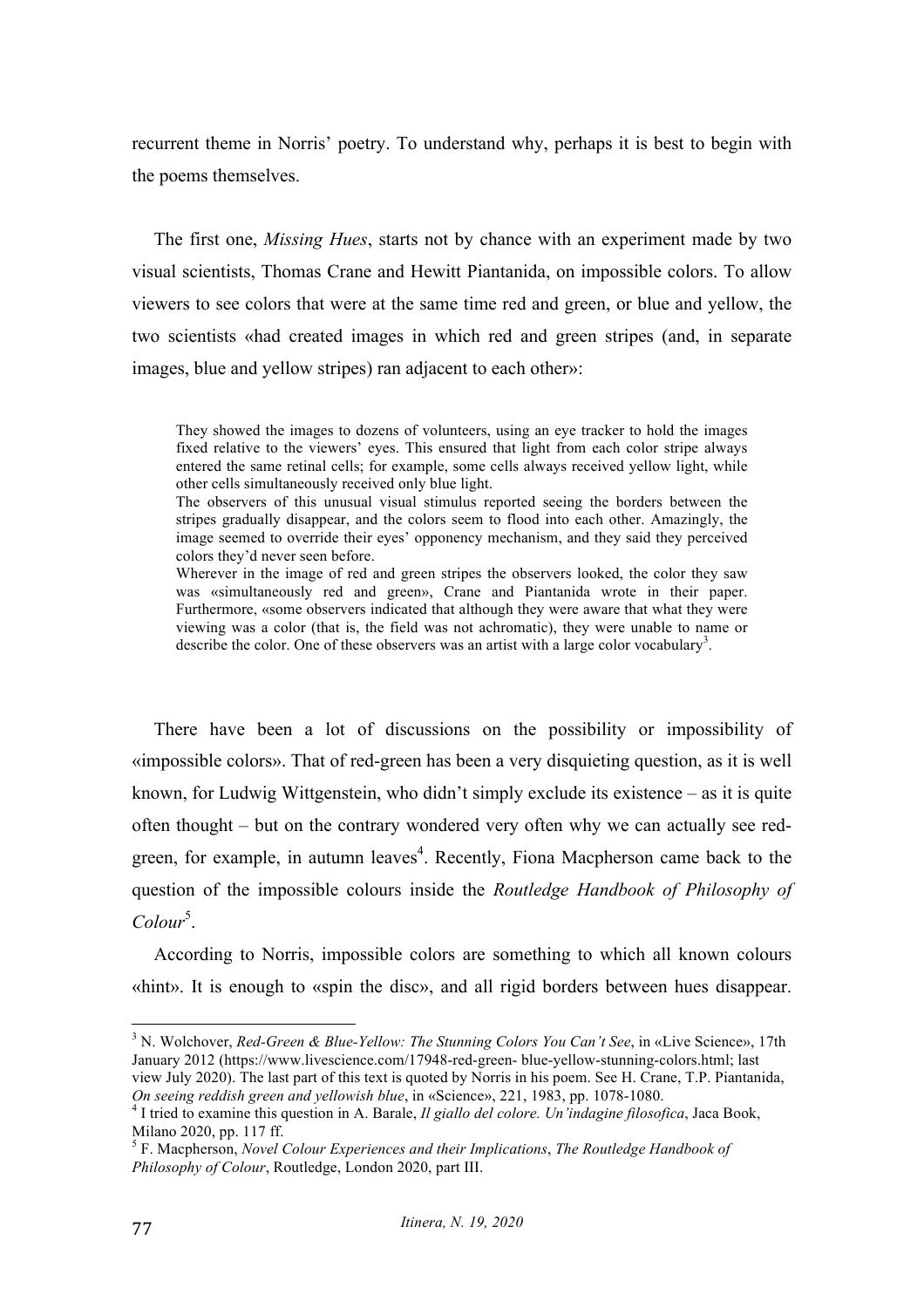This image of the spinning disc is present also inside the analytical debate on color. Mark Johnston uses it to show the difference between temporary colours (like the ones you see on the surface of the disc) and real colors<sup>6</sup>. In Norris' poem, however, the nuanced colors of the disc are perfectly real, while the rigid divisions among colors instead are something that we must be able to overcome and transform. There is one very evocative verse that says: «Let parrot-charts make room for cockatoos». «Parrotcharts» here is a transformation for "pareto-charts", a kind of diagram that represents the fixed divisions between ideal colors, while the white of cockatoos (another kind of parrot) stands for the possibility of infinite new colors: «As bands dissolve so we should quit fixed views/ Let nuance reign, let differences be slight!/ All shades conspire to hint at missing hues».

This praise of nuance is far from being a mere estheticism. In fact, according to Norris, nuances are what allow for a change, also from an ethical and political point of view. As Norris explains in the introduction of poem called, not by chance, *Ectopiques*, real changes are obtained not so much through «utopian or omni-transformative solutions», but rather «by opting instead for carefully calibrated "ectopic" departures from the sociopolitical or intellectual norms<sup>7</sup>:

They got it wrong who placed it out of sight, Too far off, long ago, or far ahead, Or just too other-world to shed much light On *hic et nunc*. That's why they lost the thread, Those old utopians, and went astray So grievously when what we want instead Is just a slight deflection from the way Things currently go on, or how they look When viewed close up and in the light of day<sup>8</sup>.

The possibility of seeing new colors is at the same time that of seeing things differently, beyond their usual borders: to look at the new colors that arise when we spin the disc.

 <sup>6</sup> M. Johnston, *How to Speak of the Colours*, in A. Byrne, D.R. Hilbert, *Readings on Color*, vol. 1, MIT Press, Cambridge Ma. 1997, pp. 226-7.

<sup>7</sup> C. Norris, *Ectopiques*, in Id., *The Winnowing Fan*, cit., p. 29.

<sup>8</sup> Ibidem.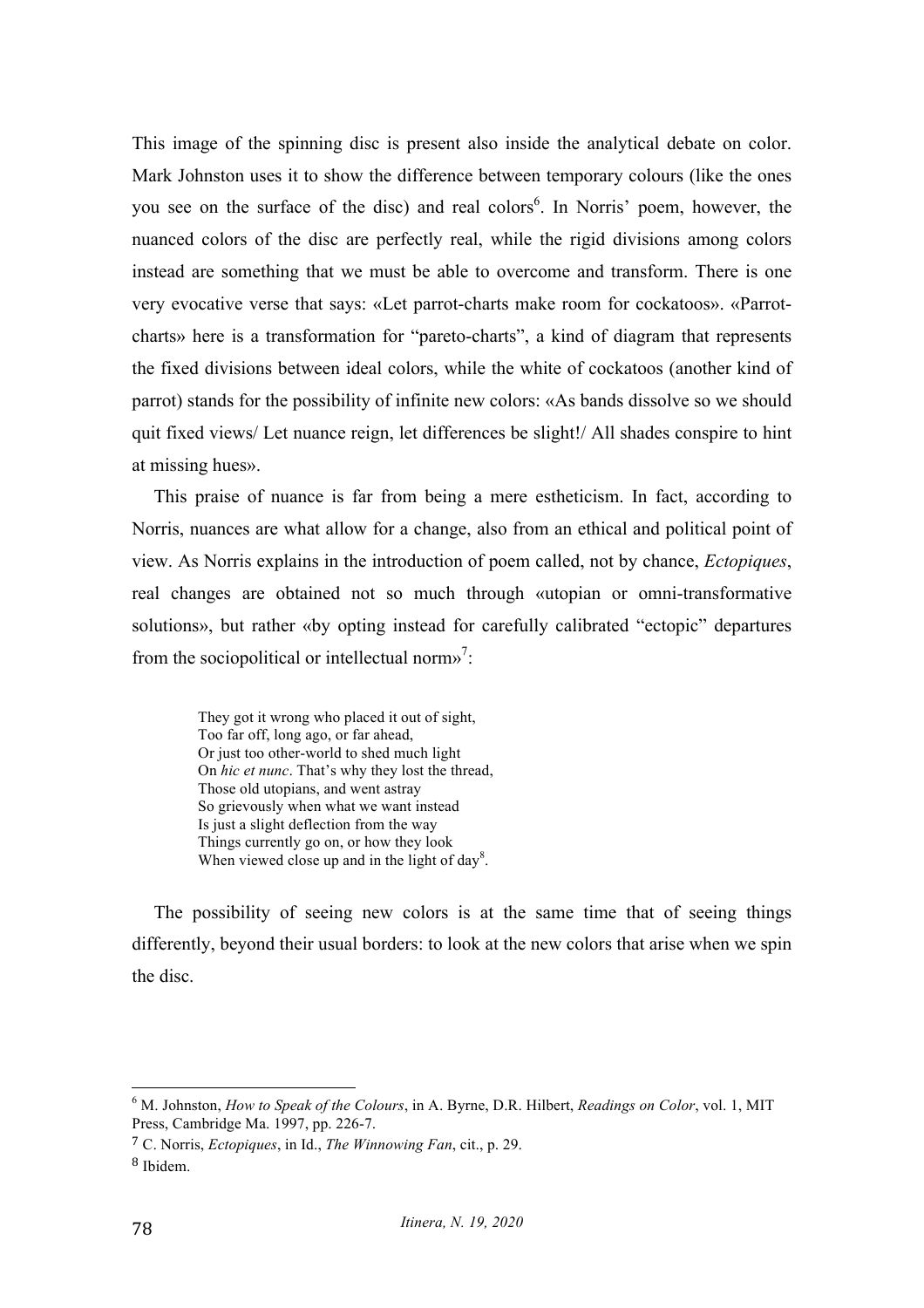While in *Missing Hues* the flight of colours appears as generative of new possibilities, in *Giverny* it shows its character of loss and pain. *Giverny* is, as it is well known, the town where the painter Monet lived for many years. In this poem, an old Monet talks about the difficulty of catching colors before they get lost: «Four minutes at the most, and then they die». There is a contrast between the solid, vertical character of glory and culture (of which Monet is considered an important part), and the «sigh» that should be spared, according to the painter, for the disappearing colors:

My dear friend Clemenceau says I'll raise high The nation's cultural stock, but I take fright: Four minutes at the most, and then they die.

I'd rather he just spare a passing sigh For all the hues now lost to vision's blight. No painted lily graces the mind's eye.

The whole poem focuses on the gap between the original impressions of colors, and the attempts of memory and language to do justice to them (to «requite» them):

Giverny's my dream-world, yet a far cry From what that vision once strove to requite: Four minutes at the most, and then they die.

Memory, technique, and the «new trick» of «photography», are all means through which the painter tries to «conjure up» the fugitive hues. There is no full presence that can be regained, however, and the cataract that afflicts the artist makes this feeling of loss even more acute. There is a «chaos» that can not be held at bay, because it results from the attempt of memory and language to do justice to a reality that escapes and exceeds them. Hence the impossibility of clear borders, which was already stated in *Missing Hues*:

How splendid our precursors who defy The chaos by their colours clear and bright. Four minutes at the most, and then they die.

If we try to refer these poems to the more "classical" philosophical debate of colour, some questions arise, which are worth considering.

1. Does this praise of the nuance mean that colour is something merely subjective? The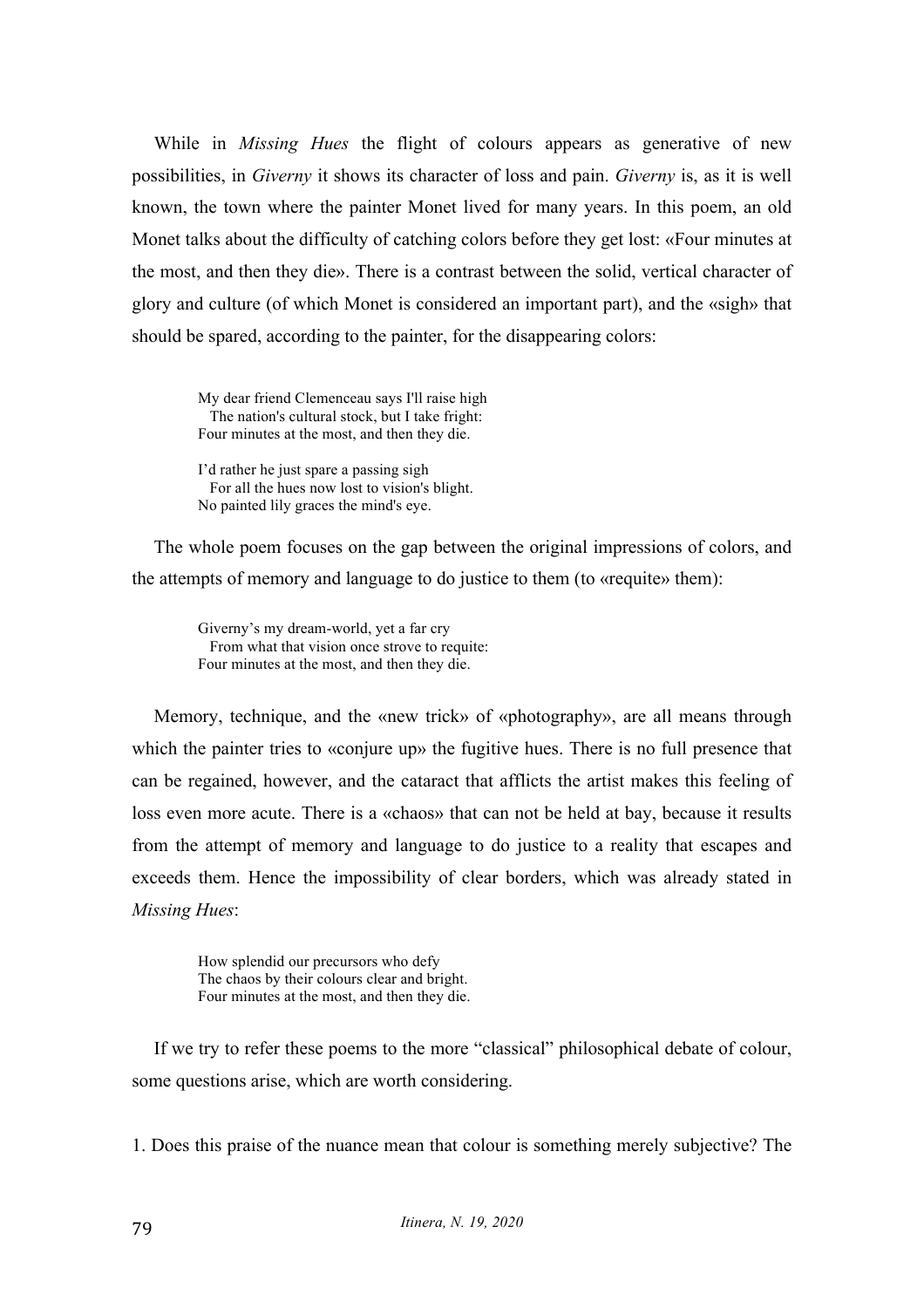answer is definitely not. In his prose-work, Norris dedicated an entire book, *Truth Matters* (2002), to show how color dispositionalism cannot be accepted, precisely because it ends up being a form of subjectivism. Dispositionalism is a philosophical position that was adopted frequently during the Nineties (which were the ten years that precede Norris' book), not only in relation to colors but also ethics, mathematics or epistemology<sup>9</sup>. Its origin, however, must be sought in the philosophical debate on colour, and in particular in Locke's distinction between primary and secondary qualities. Primary qualities, like shape, extension and number, «exist independently of human response», while secondary qualities, like taste, smells and colours, «involve some normative reference to the nature and modality of human sensory perception $v^{10}$ .

Thus the truth value of a statement such as "this is a triangle" or "this triangle encloses an area off 22,5 square inches" must be taken as objectively fixed quite aside from our geometrical perceptions or extent of mathematical knowledge, whereas the statement "this triangle is red" can not be assessed for its truth-value without taking stock of what qualifies as a normal human response under normal ambient conditions $^{11}$ .

There has been a long discussion, within the philosophy of color, on the advantages and the problematic aspects of this position<sup>12</sup>. Yet what is most important here is the reason why dispositionalism cannot be accepted according to Norris. In fact, *Truth Matters* is not a book on colour, it focuses instead on science and ethics. What becomes lost, in the dispositional attempt to find a middle point between subjectivism and objectivism, is the objective character of truth, as something that doesn't depend on our knowledge of it. This has a strong ethical implication. Truth and justice are things to which we should try to approximate, and not things we can decide about.

There is a close link, from this point of view, between Norris' interest in color and his study of the philosophical questions of modern physics. In his book *Quantum Theory and the Flight from Realism*, he looked at how different «philosophers (Michael Dummett, Ian Hacking, Quine, Popper, Putnam, and Rorty, among others) had reacted to certain anomalous features of quantum physics – non-locality, wave-particle dualism, the measurement problem or observer-induced "collapse of the wave-packet" – by proposing a range of putative solutions, mostly involving some drastic change to our

<sup>&</sup>lt;sup>9</sup> C. Norris, *Truth matters*, cit., p. 9.<br><sup>10</sup> Ibidem.<br><sup>11</sup> Ibidem.<br><sup>12</sup> I tried to examine these aspects of the discussion in A. Barale, *Il giallo del colore*, cit., pp. 11-78.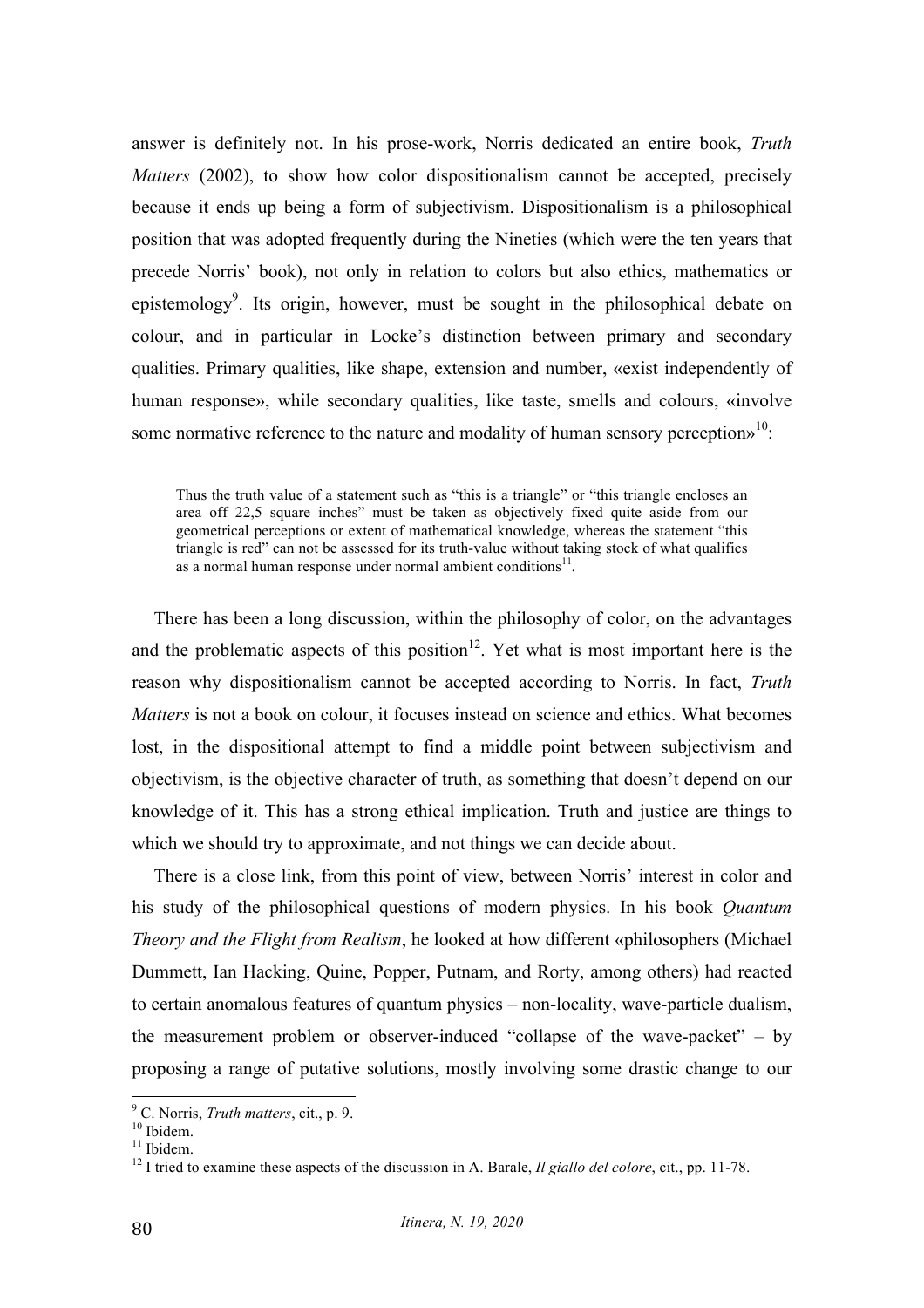basic conceptions of physical reality and/or some equally drastic revision to the ground rules of classical logic»<sup>13</sup>. Norris takes a strong position against those who take «quantum mechanics (along with chaos theory, Gödel's incompleteness theorem, and other vaguely kindred developments)… as evidence that present-day science» has «nothing to do with such old-fashioned notions as reality and truth»<sup>14</sup>. Throughout his entire work, he doesn't fail to recognize the «harm done» by the extreme anti-realistic consequences of the "linguistic turn", or at least of its extreme anti-realistic consequences. He constantly criticizes «that facile notion (common to poststructuralists, postmodernists, some Wittgensteinians, sociologists of knowledge, and others) that "reality" is a linguistic, discursive, textual, or social construct and hence that all truths claims must be viewed as relative to this or that language game, discourse, paradigm, conceptual scheme, or cultural mode of representations<sup>15</sup>.

This is also very important for Norris' idea of colour. If we go back to *Giverny*, we see that colour, in its external reality, is something that we should try to "requite": to repay, to give justice to. There is no "adequate response" (to use the words of dispositionalism) which can guarantee that we are «requiting» the perceived reality. Our response (and its formulation into language) has to be formed, and put into question, time and again.

2. Another question, however, arises: why verses? Why does Norris choose, for nearly ten years past, to mainly use poems for his philosophical investigations, and what is the link between the theoretical problems we just referred to and this choice he has made?

I think that an answer can be sought in his *Introduction* to *Tempus Fugitives*, a collection of poems that Norris published in 2016. Here he writes that it is exactly the inventive character of verses that can guide the philosophical thought to new discoveries: «What is crucial is that the verse should carry the argument along in a natural-sounding way while also pointing up salient details, introducing nuances of tone or implication, and sometimes (especially through inventive or unusual rhyme-words) *sending thought off in a new direction that very likely wouldn't have occurred to a* 

 

<sup>13</sup> C. Norris, *Introduction*, in Id., *Deconstruction after all*, cit.

<sup>14</sup> Ibidem.

<sup>15</sup> Ibidem.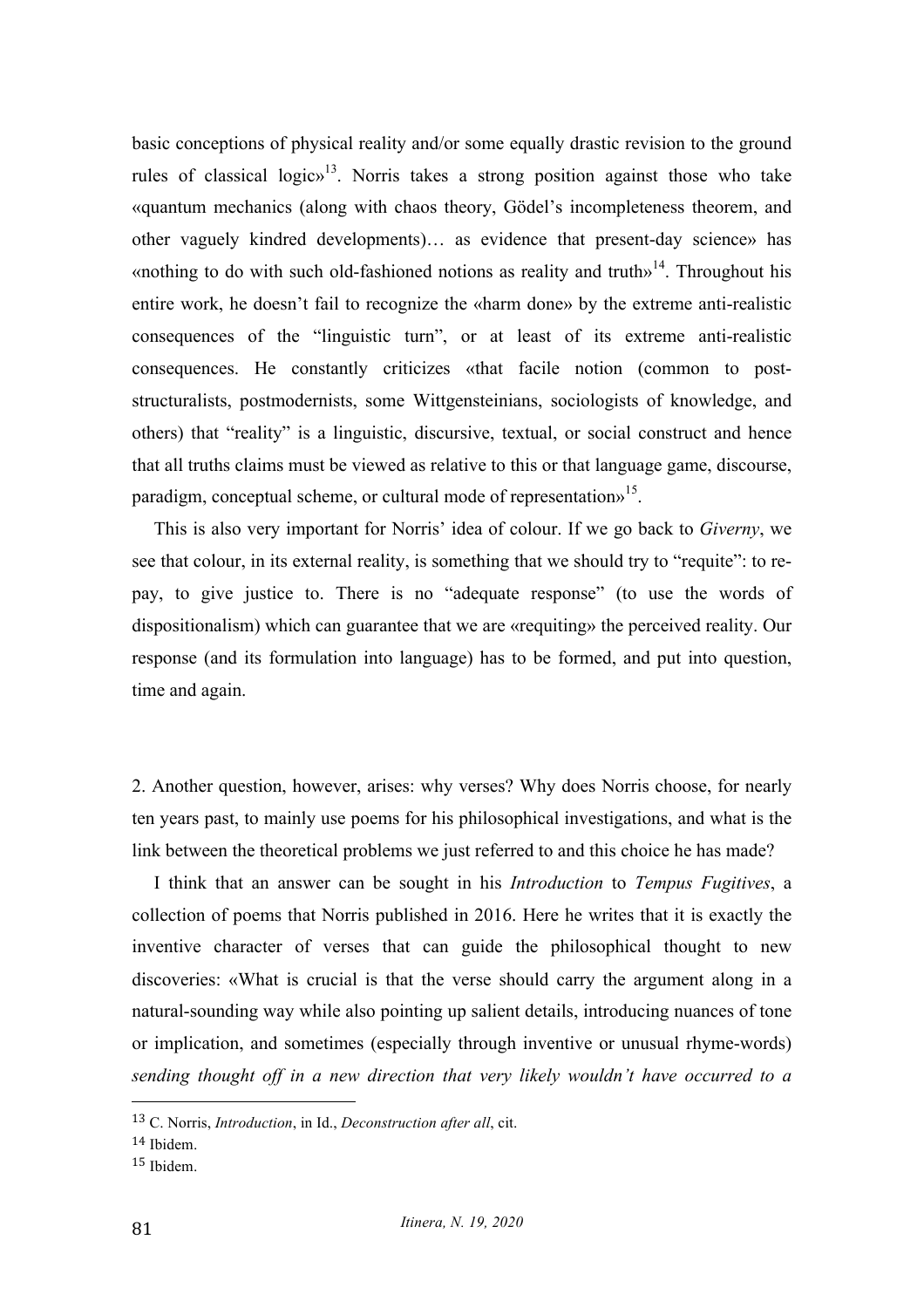*prose writer*<sup>16</sup>. In offering «some metrical resistance to the "natural" flow of words», verses have the «(quite literally) thought-provoking effect of *a jolt* to our normal, linguistically habituated mental processes $v^{17}$ .

In this attempt, Norris considers himself a scholar of eighteenth century poetry, of the verse-essays and verse epistles of Dryden, Pope, Johnson and Swift. What Norris seeks in the eighteenth century poetic tradition is a unity, which seems lost nowadays, between different dimensions: ethics, philosophy, science and art. The connection between these different spheres already characterized, as we have just seen, Norris' whole philosophical work and inspired his criticism against anti-realism, as something hostile to science and to moral responsibility. Many of his poems are still dedicated to science: to Darwin, Gödel and even quantum physics. One of Norris' starting points is the idea that poetry «is not to be conceived as a realm of meaning set apart from the prose of the world – as the New Critics wished – by its sui generis attributes of paradox, irony, ambiguity, "plurisignification", or whatever. If poetry does have something verbally distinctive about it, then this is on account of its *raising to uncommonly high levels those expressive resources that are always present, or latent, in everyday or nonliterary discourse*»18.

Isn't there, however, a contradiction between Norris' fight against the "linguistic turn" (or at least against its extreme anti-realistic outcomes) and his idea that language can guide thought to new discoveries? It is precisely color that could give us a key. In fact, one of the most striking aspects of colour is, already for Goethe, the unity that characterizes it between rules and chance. The relations among different colors follow some very precise norms (this inspired a great number of "geometries of colour"). Nevertheless, color is also something that arises, disappears and transforms itself very fast. This unity between «expected» and «unpredictable» is, according to Norris, also what allows for the «turns» that language and thought should try to realize, as he shows in *Ectopiques*, with the help of verses<sup>19</sup>. It is to the necessity of these turns, then, that

 

<sup>16</sup> C. Norris, *Introduction*, in Id., *Tempus fugitives*, cit., p. VIII, my italics.

<sup>17</sup> C. Norris, *Introduction*, in Id., *The Winnowing Fan*, cit., p. XVI. See also the *Introduction* in Id., *The Matter of Rhyme*, cit.: « It seems to me that, so far from being merely artificial constraints, rhyme and meter can both have *a liberating effect* at every level of poetic composition from the technical or formal to the argumentative or topical-thematic» (my italics).

<sup>18</sup> C. Norris, *The Matter of Rhyme*, cit., p. XXIV.

<sup>19</sup> C. Norris, *Ectopiques*, cit., p. 27